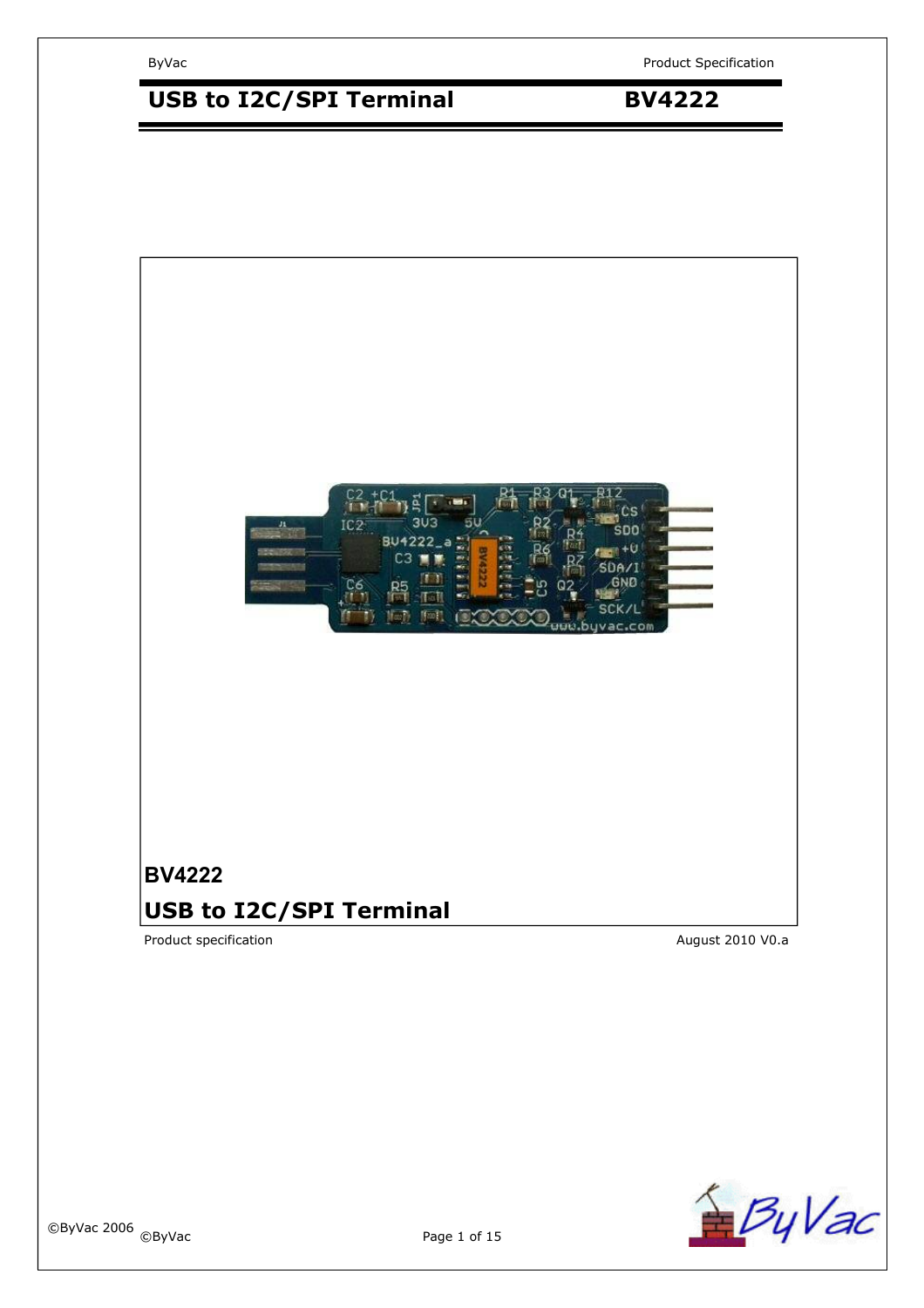**BV4222** 

# **Contents**

| $\mathbf{1}$ .   |  |  |  |
|------------------|--|--|--|
| 2.               |  |  |  |
| 3.               |  |  |  |
| $\overline{4}$ . |  |  |  |
| 4.1.             |  |  |  |
| 4.2.             |  |  |  |
| 5.               |  |  |  |
| 6.               |  |  |  |
| 7.               |  |  |  |
| 7.1.             |  |  |  |
| 8.               |  |  |  |
| 9.               |  |  |  |
| 10.              |  |  |  |
| 11.              |  |  |  |
| 12.              |  |  |  |
| 13.              |  |  |  |
| 14.              |  |  |  |
| 14.1.            |  |  |  |
| 14.2.            |  |  |  |
| 15.              |  |  |  |
| 16.              |  |  |  |
| 16.1.            |  |  |  |
| 16.2.            |  |  |  |
| 17.              |  |  |  |
| 17.1.            |  |  |  |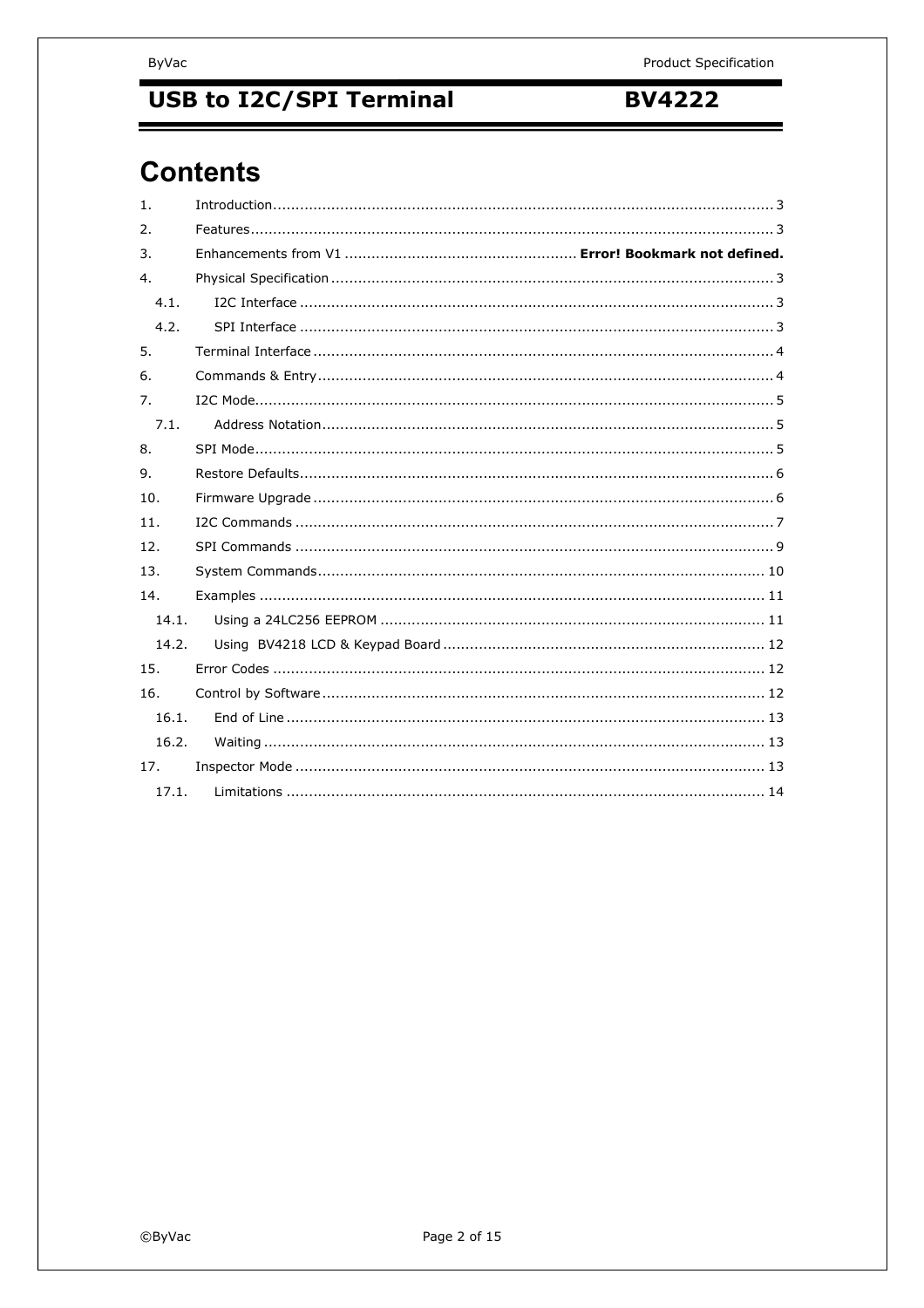| l Rev    | <b>Change</b>      |
|----------|--------------------|
| Aug 2016 | <b>Preliminary</b> |

### **1. Introduction**

The BV4222 is a device for using I2C and SPI compatible equipment via USB. It provides a terminal like interface and is primarily intended for debugging and experimenting with I2C devices although could be used to drive I2C devices from a PC, see the Foundation Guide

In addition to the above there is an 'inspector' mode that allows 'viewing' of the I2C bus which is useful for debugging existing applications.

### **2. History Note**

The firmware for this device is based on the BV4221\_V2\_and\_is\_fully\_compatible\_with\_that device. Some of the programs and software mention the BV4221, however the BV4222 will work in exactly the same way. The only difference as that the BV4221 has 3 CS lines and the BV4222 only has 1

### **3. Features**

- I2C up to 1MHz [**1**]
- I2C clock stretch detect
- SPI max speed 100k
- Command Driven
- Automatic Baud rate select
- USB driver normally included [**2**]
- Switchable 3v3 or 5V
- 5V or 3v3 out to drive external I2C circuit – short circuit protected (100mA)
- I2C pull up resistors incorporated
- Inspect I2C up to 100kHz bus speed [**3**]
- LED indication of SDA & SCL lines
- LED indication of CS line
- Size 58x21 (mm)
- Powered from USB)

[1] Minimum 32kHz. The maximum can exceed 1MHz if the slave is up to it.

[2] The UART uses CP2102 and drivers for this are included in most operating systems.

[3] See notes about inspector mode in text.

### **4. Physical Specification**

The device consists of a USB connector a 6 pin connector incorporating an I2C and SPI interface.

Either I2C or SPI can be used, they cannot be used together. The USB supplies power to the devices via 5V or 3V3.

### **4.1. Interface**

The output pins have the following designated pins and are also marked on the PCB.

| Pin            | <b>Description</b>                                                         |
|----------------|----------------------------------------------------------------------------|
| 1              | SCL - I2C clock or SCK SPI clock                                           |
| $\overline{2}$ | <b>GND</b>                                                                 |
| 3              | SDA - I2C data line or SDI (MISO)                                          |
|                | V+ output to drive external<br>equipment selected by jumper 3v3<br>or $5V$ |
| 5              | SDO (MOSI)                                                                 |
|                | CS for SPI                                                                 |

**Table 1 Pin Description** 

### **4.2. I2C**

One or more external devices can be connected to this bus, the BV4222 acts as a master device that can write to and read from the external devices.

Two LED indicators are provided that give an indication of the SDA & SCL lines. When they are on the lines are high and when off the lines are low. This is useful as it indicates if the bus is free or has become locked up. There are two 5k6 resistors, one connected to the SCL line and the other connected to the SDA line. These are the required pull up resistors for the I2C bus so there is no need to provide them elsewhere.

**V+** This is the power source for external equipment (absolute maximum power 200mA) and is selectable between 5V and 3V3 by the on board jumper.

| Pin           | <b>I2C Connections</b>                                                   |
|---------------|--------------------------------------------------------------------------|
|               | SCL - I2C clock                                                          |
| $\mathcal{P}$ | <b>GND</b>                                                               |
| 3             | SDA - I2C data line                                                      |
| 4             | V+ output to drive external<br>equipment selected by jumper 3v3<br>or 5V |
| 5             | not used                                                                 |
| հ             | not used                                                                 |
|               | .                                                                        |

**Table 2 I2C Pin Description** 

### **4.3. SPI Interface**

The SPI interface is a 4 wire bus (in, out, clock and chip select) and this connector can handle one SPI devices because it has one chip select line.

**MOSI** Data output from the master and input to the slave, this naming convention has been used to avoid any ambiguity.

**MISO** Data input to the master which is output from the slave.

**SCK** This is the clock output from the master that controls the rate of data transfer.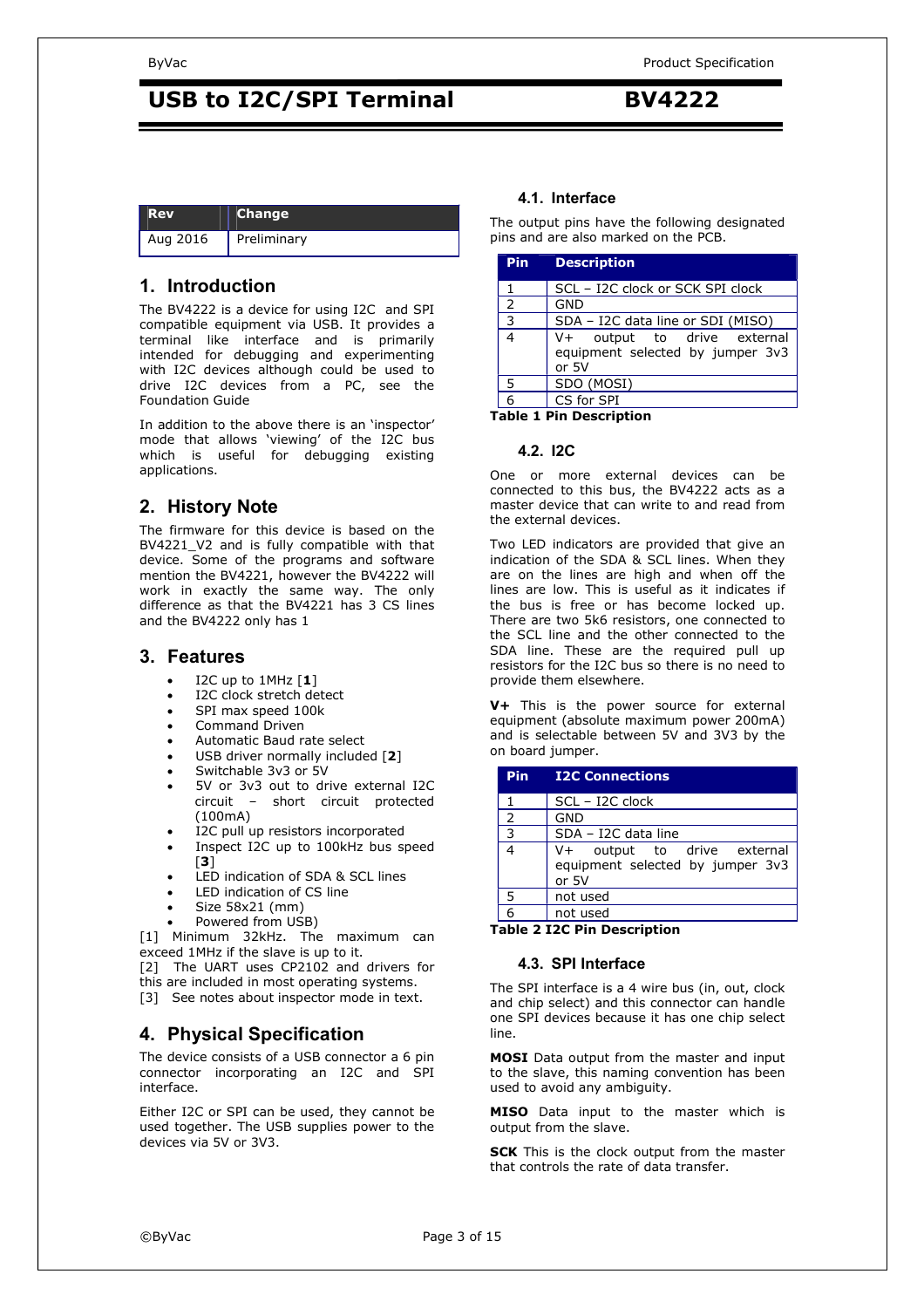**CS** Output pin that can be selected either high or low by terminal commands. This goes to the CS line on the slave. When the line is set low then the device to which it is connected will be selected.

There is also a LED indicators that reflect the state of the CS line. When CS is low the LED will be illuminated.

**V+** This is the power source for external equipment (absolute maximum power 500mA for 5V and 100mA for 3V3) and is selectable between 5V and 3V3 by the on board jumper.

| <b>Description</b>                                                             |
|--------------------------------------------------------------------------------|
| SCK - SPI clock                                                                |
| <b>GND</b>                                                                     |
| (MISO)                                                                         |
| output to drive external<br>$V +$<br>equipment selected by jumper 3v3<br>or 5V |
| (MOSI)                                                                         |
| CS for SPI                                                                     |
|                                                                                |

**Table 2 SPI Pin Description** 

### **5. Terminal Interface**

The device should be plugged into a spare USB socket. In nearly all circumstances the driver will be already installed on the operating system as the UART chip uses is so common. However if a driver is required then it can be obtained from here:

http://www.silabs.com/products/interface/usb touart/Pages/usb-to-uart-bridge.aspx

The chip used is the CP2102.

When running the USB presents itself as a Com port. HyperTerminal or BV-Terminal (better) can be used to communicate. BV-Terminal is free and can be downloaded from:

www.byvac.com (see the download page)

There is also a Foundation Guide that is a comprehensive tutorial/projects for getting to know the I2C and SPI busses and this device better. Included in the zip file is BV-COM.

http://www.byvac.com/index.php/I2C\_Founda tion

Alternatively a programming language such as VB or Just Basic can be used for automated applications. The requirement is that it can talk to the COM device.



#### **Figure 1 Using BV Terminal**

The Baud rate is selected by interrogating the first CR (Carriage Return) character from the following five Baud rates:

| 400 |
|-----|
|     |

- 4,800
- 9,600
- 14,400
- 19,200
- 38,400
- 56,700
- 11,5200

It will select the closest to the above and so the terminal should be set to one of those. There is no handshake or parity and the number of stop bits can be one or two.

When the device is first switched on a CR character (#13) should be sent first to establish the Baud rate, sending any other character will give unpredictable results.

There are two modes of operation, I2C mode (default) and SPI mode. Each are dealt with in the next sections.

### **6. Commands & Entry**

In general upper case commands refer to both modes and lower case commands are specific to each mode.

A command consists of a single upper or lower case letter. It will not be sent to the I2C or SPI device until and EOL (End of Line) byte is received. The default EOL byte is 13 which corresponds to the ASCII Carriage Return (CR). As an example using the I2C mode:

#### s 27 15 p

The above will stay in the input buffer until, say on a terminal (BV-COM) CR is pressed. This gives the opportunity when interacting directly with the device to correct mistakes before sending to the I2C device. It is also perfectly legitimate to send EOL at any time.

The buffer size is **69 bytes** and so this value must not be exceeded before sending CR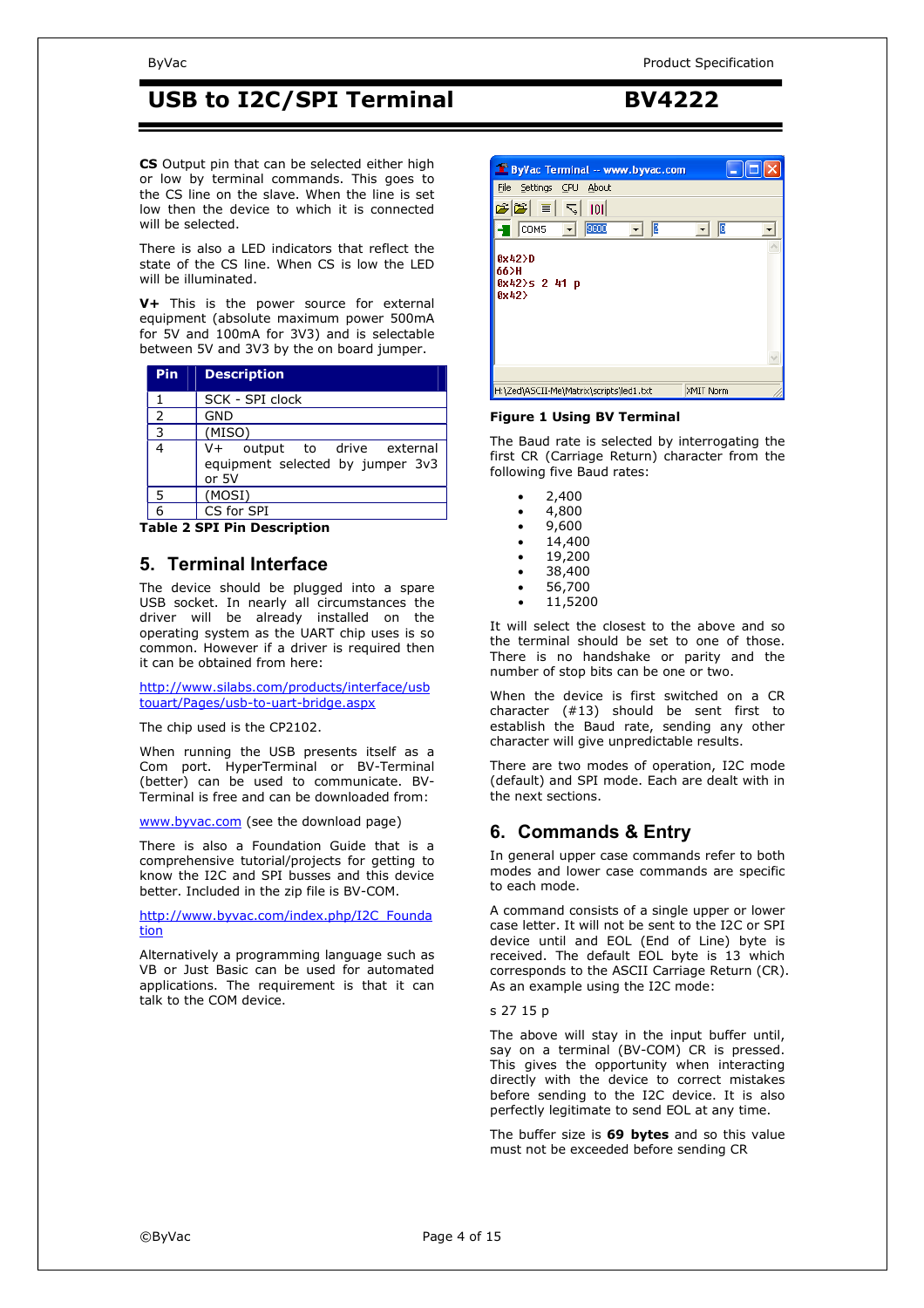**Text**: All data sent to the device is in TEXT which includes numbers. So the above example 's 27 15 p' would actually be the following values (in decimal):

115 50 55 49 53 112 13

It is important to understand this when sending bytes from a program. Sending the value 27:

putc(27) // WRONG

puts("27") // correct

Hex entry MUST be in lower case and is NOT preceded by 0x so for example to enter 0xAF the following is entered:

#### $0x42>af$

Where  $0x42$  is the prompt.

### **7. I2C Mode**

By default the device starts up in I2C mode, to explicitly enter this mode use the 'I' command.

It is easy to tell that the device is in I2C mode as once the Baud rate has been established there is a prompt:

#### **nn>**

The nn is the current I2C address. This can be changed with the A or s commands. There are two further modes of operation, Decimal and Hex. In Hex mode the 'nn' is shown with a leading 0x. In hex mode all values are assumed to be hex so entering 37 for example would give a decimal value of 55.

At the prompt the BV4222 is ready to send commands to the connected I2C device/s.

Sending I2C information to an I2C device usually consists of a start condition, the start address followed by the information and then a stop condition. Each device is different and so the commands that are sent will depend on the device.

The terminal will send whatever is requested using the command format, this can be done individually (line by line) or it can be done as a long line up to the capacity of the input buffer'

### **7.1. Address Notation**

This text uses **8 bit address** notation which means that even numbered addresses are write commands and odd numbered addresses are read command.

For example if the 7 bit address is specified as 0x21 then:

0x42 is a write address

0x43 is a read address

### **8. SPI Mode**

Entry to the SPI mode is acquired by issuing the 'S' command. The decimal and hex modes still apply and are reflected in the prompt:

Hn> or Dn>

Where H is hex mode and numbers entered will be hex value, for example 10 will be decimal 16 if entered in hex mode. The 'n' following the hex or decimal indicator is the SPI mode which can have a value from 0 to 3 following the SPI convention:

| <b>Mode</b>    | <b>CPOL</b> | <b>CPHA</b> |
|----------------|-------------|-------------|
| 0              | 0           | 0           |
| 1              | 0           |             |
| $\overline{2}$ |             | 0           |
| 3              |             |             |

The manufacturers data sheet for the SPI part will normally specify which mode to use. If in doubt use mode 0.

The SPI interface specification requires the device to be selected by hardware. This is done using the chip select line and its associated command. When the chip select line is low the LED as most SPI devices will be selected when the line is low.

Most SPI devices use an 8 bit data length however quite a few don't and this is catered for by being able to set the data length. This in turn has an effect on the values that can be sent and returned. If the data length is less than 9 bits a byte will be returned, the user should then extract the required bits if less then 8.

If the data length is greater than 8 bits a word (16 bits) is returned, again it is down to the user to extract the relevant bits. Although a 16 bits are returned only the exact specified number of bits are retrieved from the SPI bus the rest are padded with zeroes. This ensures that the slave devices specifications are being met.

The interface has two main command for input and output. To output to the SPI interface the 's' command can be used thus:

#### **s 3 6 9**

Will send the values 3,6 and 9 to the SPI interface. The values are not sent until CR is pressed or in an automated system byte 13 is sent. In C this would be something like:

puts("s 3 6 9\r");

There must also be exactly ONE space between each number.

Retrieving information from the SPI interface is carried out using the 'g-n' command (get). The 'n' is the number of values to retrieve so

#### **g-7**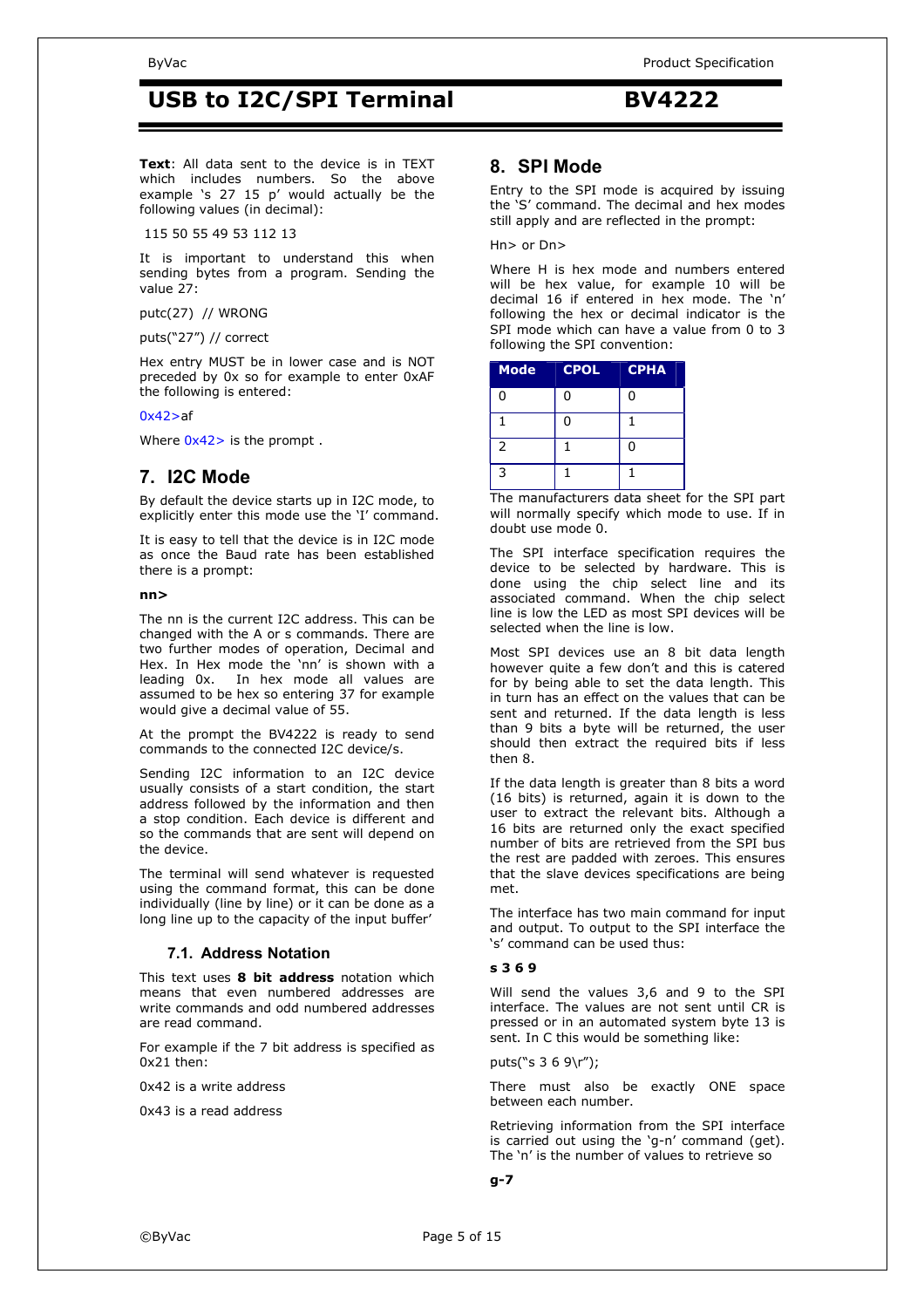will return 7 values, the values are separated by commas.

Because the SPI standard is full duplex it is possible for the master to send out a value and receive a value at the SAME time, in which case the above commands would not work. This full duplex is achieved by simply entering a value or values. If a value is entered without a leading command then it will be sent to the interface and the value got back form the slave will be displayed.

### **9. Inspector Mode**

See the command table below for how this works. It should be pointed out that this is primarily a master device and this mode has been provided for simple tasks. There are much better data and I2C analysers on the market.

### **10. Restore Defaults**

It is possible to set some configuration values that render the device inoperable through the USB port. Setting the Baud rate to one for example.

To restore the factory information, i.e. reset the EEPROM contents to their default values carry out the following procedure:

- 1) Turn the device off.
- 2) There is a row of 5 holes on the edge of the device. The square pad is hole 1. Temporarily short out holes 3 and 4.
- 3) Turn the device back on.
- 4) Turn the device off
- 5) Remove the short.

The defaults will be restored

### **11. Firmware Upgrade**

The firmware on this device, unlike the BV4221\_V2 cannot be upgraded by the user.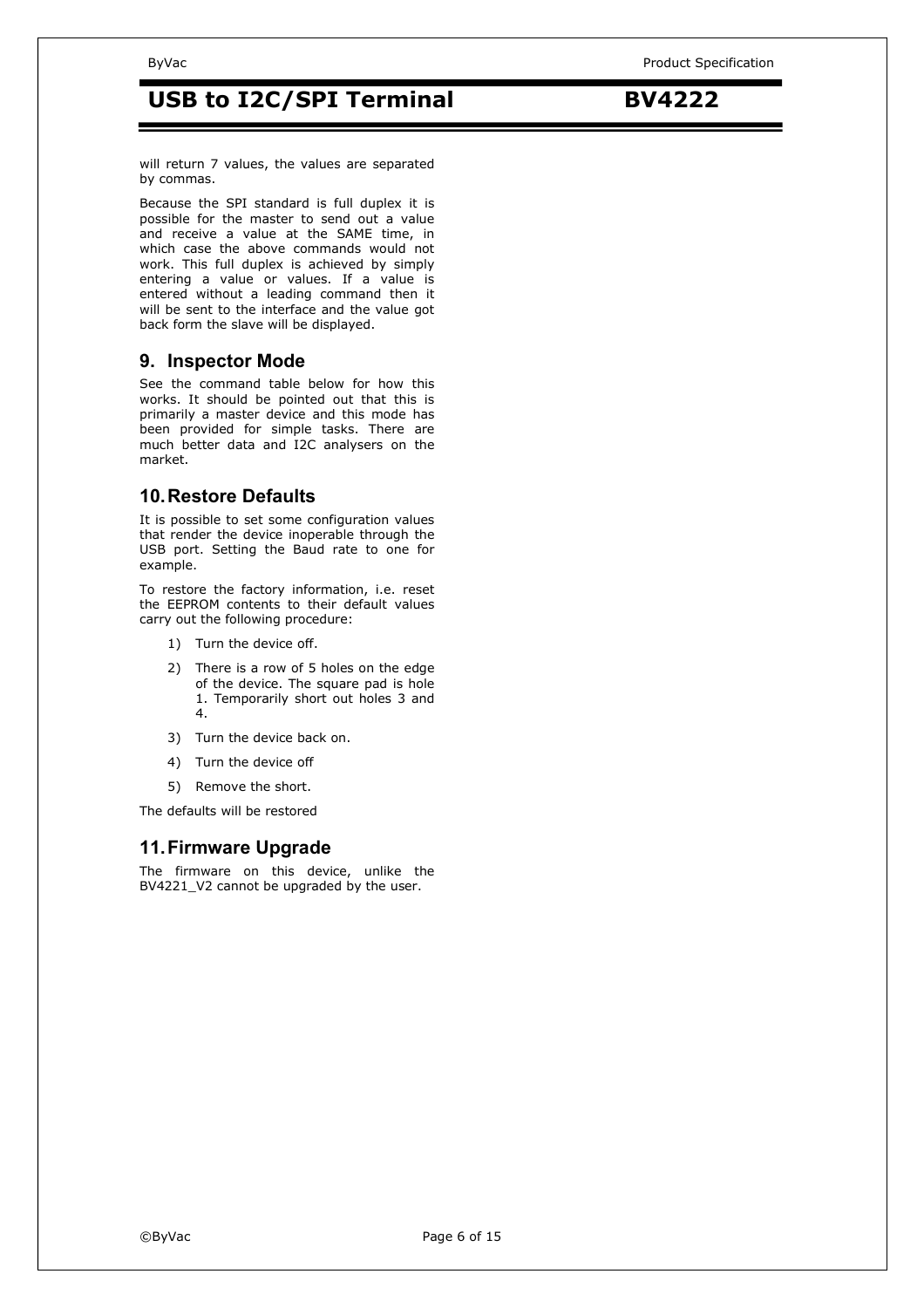# USB to I2C/SPI Terminal **BV4222**

### **12. I2C Commands**

There is a simple command set that controls, reads and writes to the device and the external I2C devices.

A command is a single letter and is **case sensitive**.

| <b>Command</b> | <b>Name</b> | <b>Description</b>                                                                                                                                                                                                                                                                                                                                                                  |
|----------------|-------------|-------------------------------------------------------------------------------------------------------------------------------------------------------------------------------------------------------------------------------------------------------------------------------------------------------------------------------------------------------------------------------------|
| s              | Start       | This will send the start condition AND the default address which is the number shown on the default prompt.                                                                                                                                                                                                                                                                         |
| $s[-nn]$       | Start       | This will send the start condition AND the address specified after the minus sign, these should be no space between the 's' '-' and<br>address. Example to send a start condition and address 0xa4 (assuming in hex mode)<br>$s-a4$                                                                                                                                                 |
| $\mathsf{r}$   | Restart     | Send restart command with default address+1, if the default address (at the prompt) is say 0x42 then this command will send:                                                                                                                                                                                                                                                        |
|                |             | S 0 1 0 0 0 0 1 1 A                                                                                                                                                                                                                                                                                                                                                                 |
|                |             | The darker '1' is the read bit and the 'A' is the ACK from the slave device.                                                                                                                                                                                                                                                                                                        |
|                |             | NOTE: As from version 2.5 this will also send the address+1 if it has been specified with the 's' command, for example:                                                                                                                                                                                                                                                             |
|                |             | $0x42 > s-a00r - 1 p$                                                                                                                                                                                                                                                                                                                                                               |
|                |             | This will send o to the I2C address a0 and the r command will use the address a1 to read the device.                                                                                                                                                                                                                                                                                |
| g              | Get         | Gets one byte from slave. A point to not here is that when receiving from the slave the master (this device) will ACK on each byte<br>received. However it will NOT-ACK on the last byte requested to inform the slave that no more bytes will be requested. Some slaves<br>are unaware of this and so this point does not matter, however others rely on it for correct operation. |
| $q[-nn]$       | Get         | Gets multiple bytes from slave, the number of bytes to retrieve up to a maximum of 255 is specified after the '-'. If more than 255<br>bytes are required then multiple 'q' command can be used.                                                                                                                                                                                    |
|                |             | Bytes are separated by a comma thus "q-3" will give an output something like:                                                                                                                                                                                                                                                                                                       |
|                |             | 01,02,03                                                                                                                                                                                                                                                                                                                                                                            |
|                |             | Note that this is in text and so the actual bytes received would be (in decimal):                                                                                                                                                                                                                                                                                                   |
|                |             | 48 49 44 48 50 44 48 51                                                                                                                                                                                                                                                                                                                                                             |
| p              | Stop        | Send stop condition                                                                                                                                                                                                                                                                                                                                                                 |
| nn             | <b>Byte</b> | any numbers that do not have a command in them are sent to the salve device, so in the example                                                                                                                                                                                                                                                                                      |
|                |             | s 27 p                                                                                                                                                                                                                                                                                                                                                                              |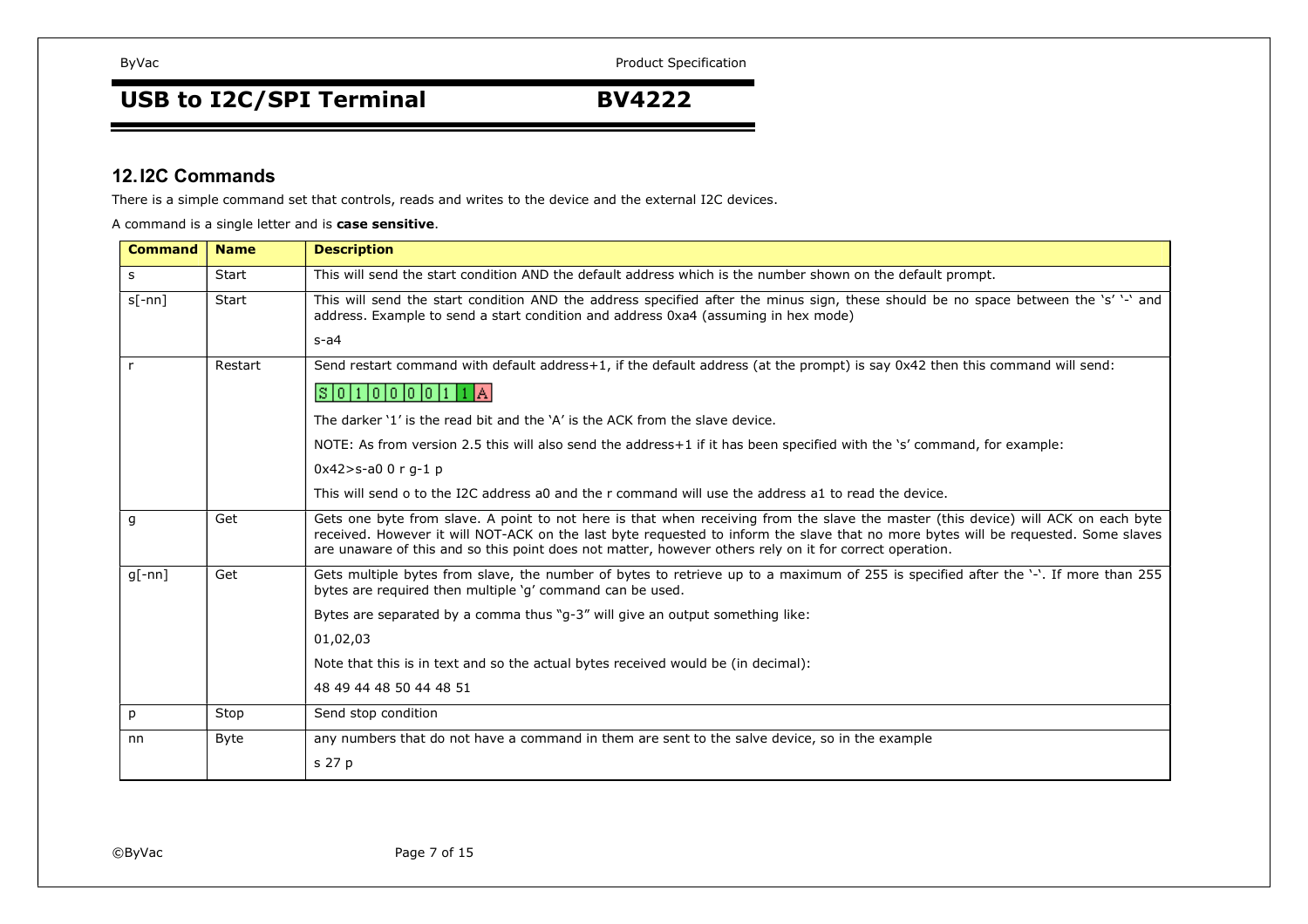# USB to I2C/SPI Terminal **BV4222**

|    |                     | the '27' would be sent to the device as a number 27.                                                                                                                                                                                                                                                                                                                                                                                                                                                                                                                                                                                                                                                 |
|----|---------------------|------------------------------------------------------------------------------------------------------------------------------------------------------------------------------------------------------------------------------------------------------------------------------------------------------------------------------------------------------------------------------------------------------------------------------------------------------------------------------------------------------------------------------------------------------------------------------------------------------------------------------------------------------------------------------------------------------|
| X  | Find                | This will list the address all of the I2C slave devices on the bus separated by a comma. As an example if two devices were attached to<br>the bus address 0xd0 and 0x42 then the output from this command would be:                                                                                                                                                                                                                                                                                                                                                                                                                                                                                  |
|    |                     | 42, d0                                                                                                                                                                                                                                                                                                                                                                                                                                                                                                                                                                                                                                                                                               |
|    |                     | If in hex mode.                                                                                                                                                                                                                                                                                                                                                                                                                                                                                                                                                                                                                                                                                      |
|    |                     | ** This was the 'f' command in version 2.1                                                                                                                                                                                                                                                                                                                                                                                                                                                                                                                                                                                                                                                           |
| tn | Speed               | This is the clock rate that is used for I2C when sending and receiving data. The default value is 100k but can be set anywhere<br>between 32,000 and 2,600,000. Example to set the clock speed to 50k:                                                                                                                                                                                                                                                                                                                                                                                                                                                                                               |
|    |                     | t50000                                                                                                                                                                                                                                                                                                                                                                                                                                                                                                                                                                                                                                                                                               |
|    |                     | Value entered must be in DECIMAL regardless of mode.                                                                                                                                                                                                                                                                                                                                                                                                                                                                                                                                                                                                                                                 |
|    | Inspect I2C<br>data | There is no exit from this mode other than resetting the device. It will passively monitor all traffic on the bus and report the results<br>back. It can operate up to 100k I2C bus speed but is limited by the input buffer size.                                                                                                                                                                                                                                                                                                                                                                                                                                                                   |
|    |                     | Data is captured as an I2C slave device would, beginning with a start condition, address, data and then a stop condition. This<br>information is buffered at high speed and is only reported when a stop condition is received. Special characters (all upper case) are<br>used to indicate certain information:                                                                                                                                                                                                                                                                                                                                                                                     |
|    |                     | S<br>start<br>stop<br>address<br>A<br>K<br>acknowledge (low from slave)<br>N<br>not acknowledge (high from slave)                                                                                                                                                                                                                                                                                                                                                                                                                                                                                                                                                                                    |
|    |                     | As an example sending "s 55 r g-2 p" to a ByVac I2C device will result in that device outputting 1 and 2, this is shown in the inspector<br>mode as:                                                                                                                                                                                                                                                                                                                                                                                                                                                                                                                                                 |
|    |                     | SA42K55KSA43K01K02NP                                                                                                                                                                                                                                                                                                                                                                                                                                                                                                                                                                                                                                                                                 |
|    |                     | Colours have been added to make the explanation more readable, green is the master and pink is the slave. As can be seen from the<br>output start, address and 0x42 have been sent, this was then acknowledges 'K' by the slave. 55 is then sent and this is also<br>acknowledged by the slave. Next is the restart condition which is start followed by the address + 1, i.e. 'SA43', this is also<br>acknowledged by the slave. In response to 'g-2', the slave outputs 01, to which the master acknowledges and then 02. This time the<br>master not-acknowledges to indicate that no more bytes will be requested. The final stop condition is sent by the master which will<br>release the bus. |
| A  | Change              | Changes the default I2C address, for example if in hex mode:                                                                                                                                                                                                                                                                                                                                                                                                                                                                                                                                                                                                                                         |
|    | Address             | Ad0                                                                                                                                                                                                                                                                                                                                                                                                                                                                                                                                                                                                                                                                                                  |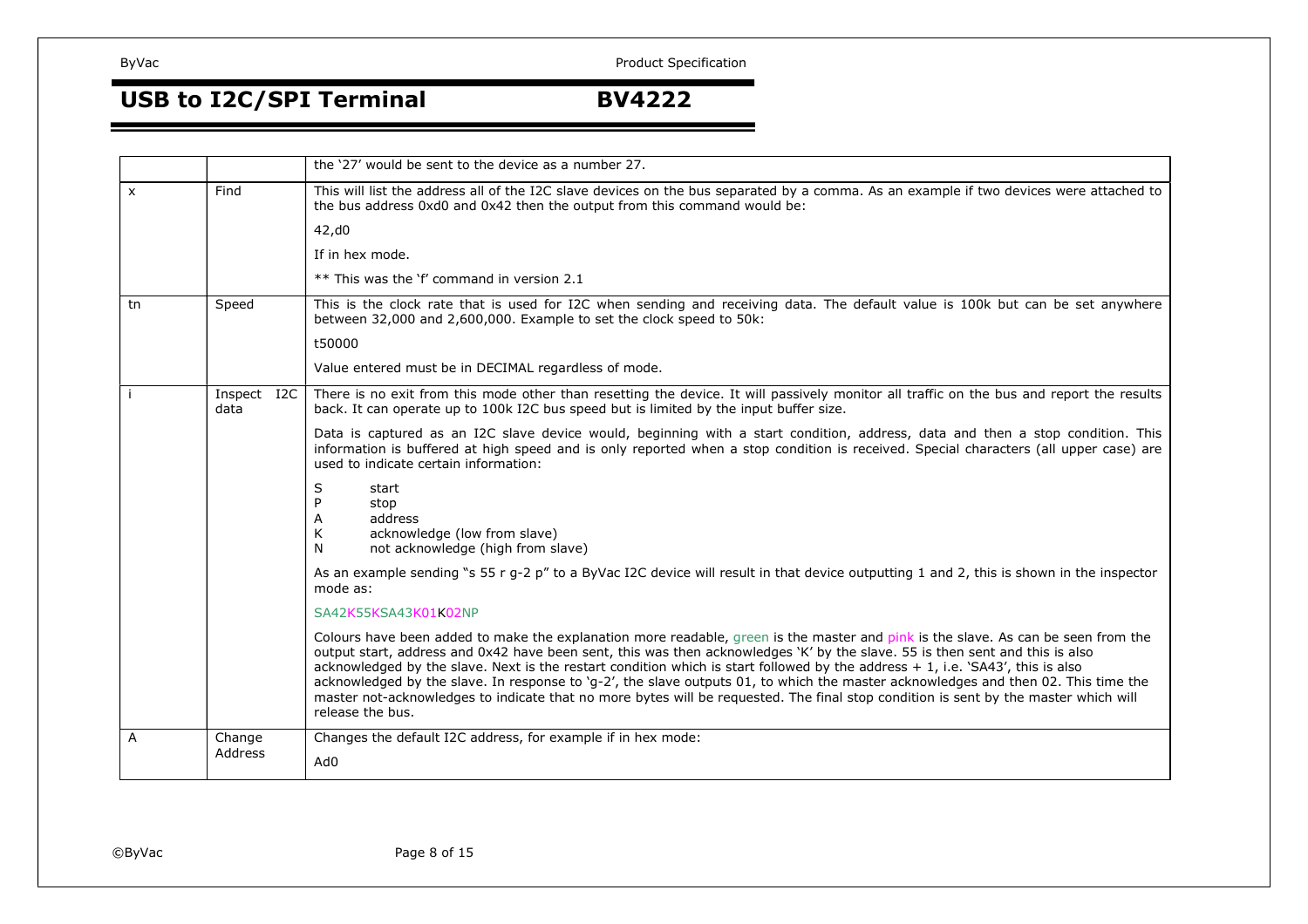USB to I2C/SPI Terminal **BV4222** 

Will change the default I2C address to 0xd0 and this will be reflected at the prompt

### **Table 3 I2C Command Set**

### **13. SPI Commands**

| <b>Command</b>               | <b>Name</b> | <b>System Command Set</b>                                                                                                                                                                                                                                                                                                                                                                                                                                      |
|------------------------------|-------------|----------------------------------------------------------------------------------------------------------------------------------------------------------------------------------------------------------------------------------------------------------------------------------------------------------------------------------------------------------------------------------------------------------------------------------------------------------------|
| 1                            | Low         | (lower case L) sets chip select pin to low.                                                                                                                                                                                                                                                                                                                                                                                                                    |
| h1                           | High        | Sets the chip select pin to high.                                                                                                                                                                                                                                                                                                                                                                                                                              |
| tn                           | Speed       | Sets the SPI data speed for transfer. This is a fixed option of speeds as follows:                                                                                                                                                                                                                                                                                                                                                                             |
|                              |             | 100k<br>1<br>75k<br>2<br>30k<br>3                                                                                                                                                                                                                                                                                                                                                                                                                              |
|                              |             | 25k<br>4                                                                                                                                                                                                                                                                                                                                                                                                                                                       |
|                              |             | The above speeds are approximate.                                                                                                                                                                                                                                                                                                                                                                                                                              |
| nn                           | Data Length | Sets the data length form 1 to 16 (default is 8). This value will determine how many bits are transferred on each request. To set the<br>bit length to 13:                                                                                                                                                                                                                                                                                                     |
|                              |             | n13                                                                                                                                                                                                                                                                                                                                                                                                                                                            |
| p                            | <b>MISO</b> | Gets the value on the MISO (Master in Slave out) pin. This is sometimes used by slave devices to indicate an acknowledge.                                                                                                                                                                                                                                                                                                                                      |
| s                            | Send        | Send one or more values to the MOSI pin, values can range from 0 to 0xffff and will be sent according to the length set with the 'n'<br>command. Values must be separated by a SINGLE space. Assuming an 8 bit length, to send 3,0,6 the following would be required:                                                                                                                                                                                          |
|                              |             | s306                                                                                                                                                                                                                                                                                                                                                                                                                                                           |
|                              |             | The values will be stored in a buffer and sent when the end of line character (default 13 [CR]) is sent. This allows for mistakes to be<br>corrected when used in conjunction with a terminal (BV-COM).                                                                                                                                                                                                                                                        |
| $q-n$                        | Get values  | Gets a value/s from the slave, the values will be determined by the data length. If in hex mode and the data length is less then 9 the<br>output will be in byte format occupying two digits thus 00. If the data length is greater then 8 then the data will be in word format<br>occupying 4 digits thus 0000. In decimal mode the output is as long as it needs to be. The values are separated by commas. As an<br>example this would be a typical output: |
|                              |             | 02,21,a4,5b                                                                                                                                                                                                                                                                                                                                                                                                                                                    |
| mn                           | Mode        | SPI can have any one of 4 standard modes, the default is 0. See text for more information.                                                                                                                                                                                                                                                                                                                                                                     |
| $\left\langle \right\rangle$ | Value       | Any number value that is not a command will be sent to the SPI interface and a number will be presented that has been returned from                                                                                                                                                                                                                                                                                                                            |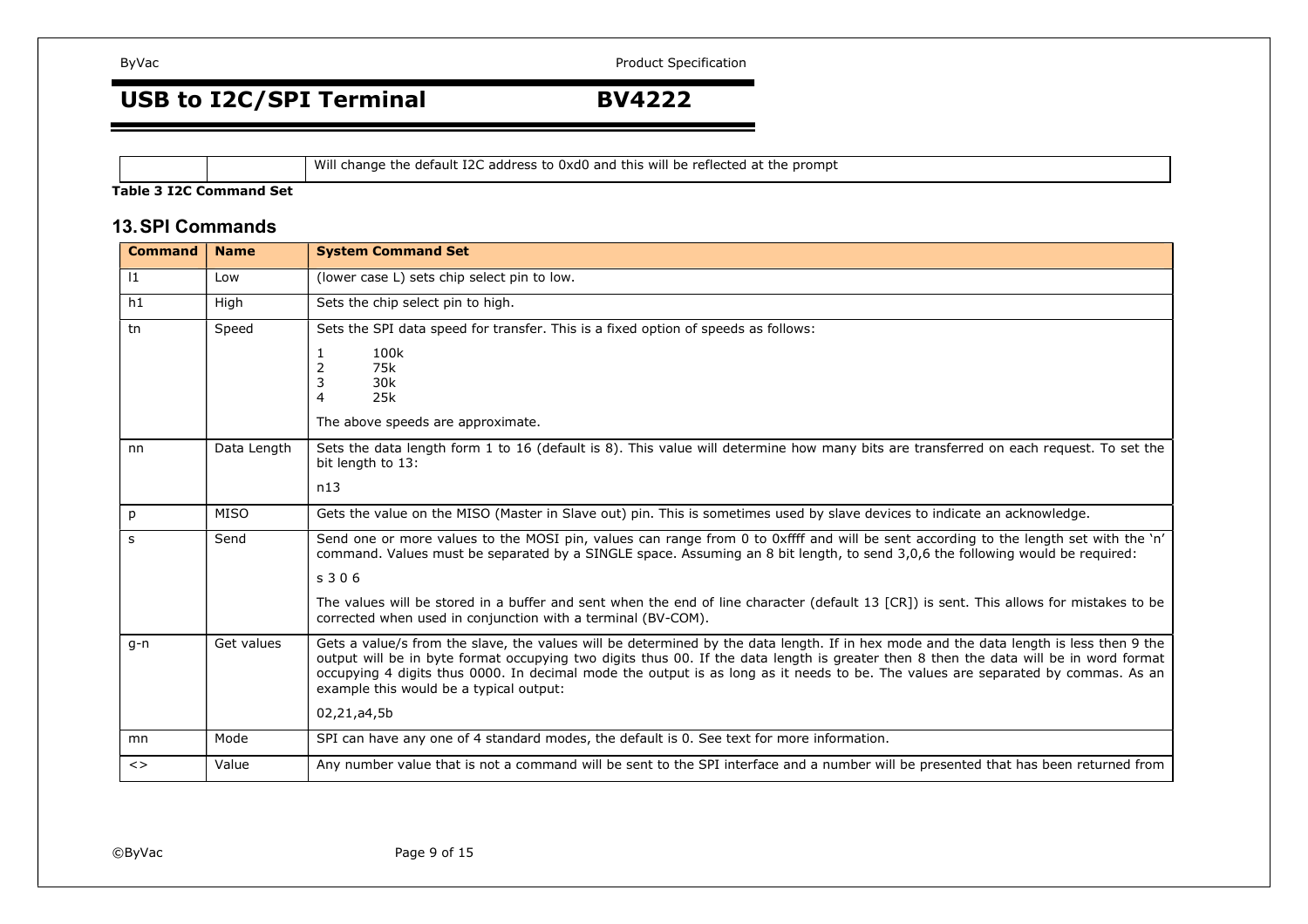# USB to I2C/SPI Terminal **BV4222**

the slave.

## **14. System Commands**

| <b>Command</b> | <b>Name</b> | <b>System Command Set</b>                                                                                                                                                                                                                                                                                                                                                                                                                                     |
|----------------|-------------|---------------------------------------------------------------------------------------------------------------------------------------------------------------------------------------------------------------------------------------------------------------------------------------------------------------------------------------------------------------------------------------------------------------------------------------------------------------|
| H              | Hex         | Set Hex mode                                                                                                                                                                                                                                                                                                                                                                                                                                                  |
| D              | Decimal     | Set Decimal mode                                                                                                                                                                                                                                                                                                                                                                                                                                              |
| P1[0]          | Prompt on   | The prompt can be turned on or off, it is on by default. This may be useful in automatic systems where it may get in the way. To turn<br>the prompt on specify P1 (P one), anything else e.g. P0 (P zero) will turn the prompt off.                                                                                                                                                                                                                           |
| Kn             | <b>ACK</b>  | When Prompt is on this will have no effect, but when prompt is switched off a character is sent by the device to indicate that a<br>command or set of commands have been completed. This can be used by the host to send commands only when the device is ready.<br>The default character sent is '*' (0x2a). To set another character for example CR, send the ASCII code of that character following the<br>`K':                                            |
|                |             | K0d (assuming hex mode)                                                                                                                                                                                                                                                                                                                                                                                                                                       |
|                |             | To turn off the ACK mechanism use 0 (zero) e.g.                                                                                                                                                                                                                                                                                                                                                                                                               |
|                |             | K <sub>0</sub>                                                                                                                                                                                                                                                                                                                                                                                                                                                |
| En             | End of line | The end of line by default is #13 (CR), this in fact marks the end of the packet. This command will change that to another value. So<br>for example this default sequence:                                                                                                                                                                                                                                                                                    |
|                |             | $V$ <enter></enter>                                                                                                                                                                                                                                                                                                                                                                                                                                           |
|                |             | would print out the version number, if E1 is entered then                                                                                                                                                                                                                                                                                                                                                                                                     |
|                |             | $V \wedge A$                                                                                                                                                                                                                                                                                                                                                                                                                                                  |
|                |             | (where ^A is control A) would print out the version number. Note that the new end of line should be used immediately after entering<br>it. This can be fixed using the F command BUT if Auto Baud is used this still requires #13 to establish the Baud rate.                                                                                                                                                                                                 |
| $\vee$         |             | Show firmware version                                                                                                                                                                                                                                                                                                                                                                                                                                         |
| B              | Baud rate   | Sets baud rate, this must be in decimal regardless of mode. The default is 0 (zero) which is the automatic Baud rate detect. If this is<br>set to any other value that rate will be permanently set. This will now be the Baud rate at start up so be careful when using this<br>command. If a Baud rate has been set that is unreachable this will render the device unusable and a hardware factory reset must be<br>performed. See text on how to do this. |
|                |             | Example: setting Baud rate to 9600                                                                                                                                                                                                                                                                                                                                                                                                                            |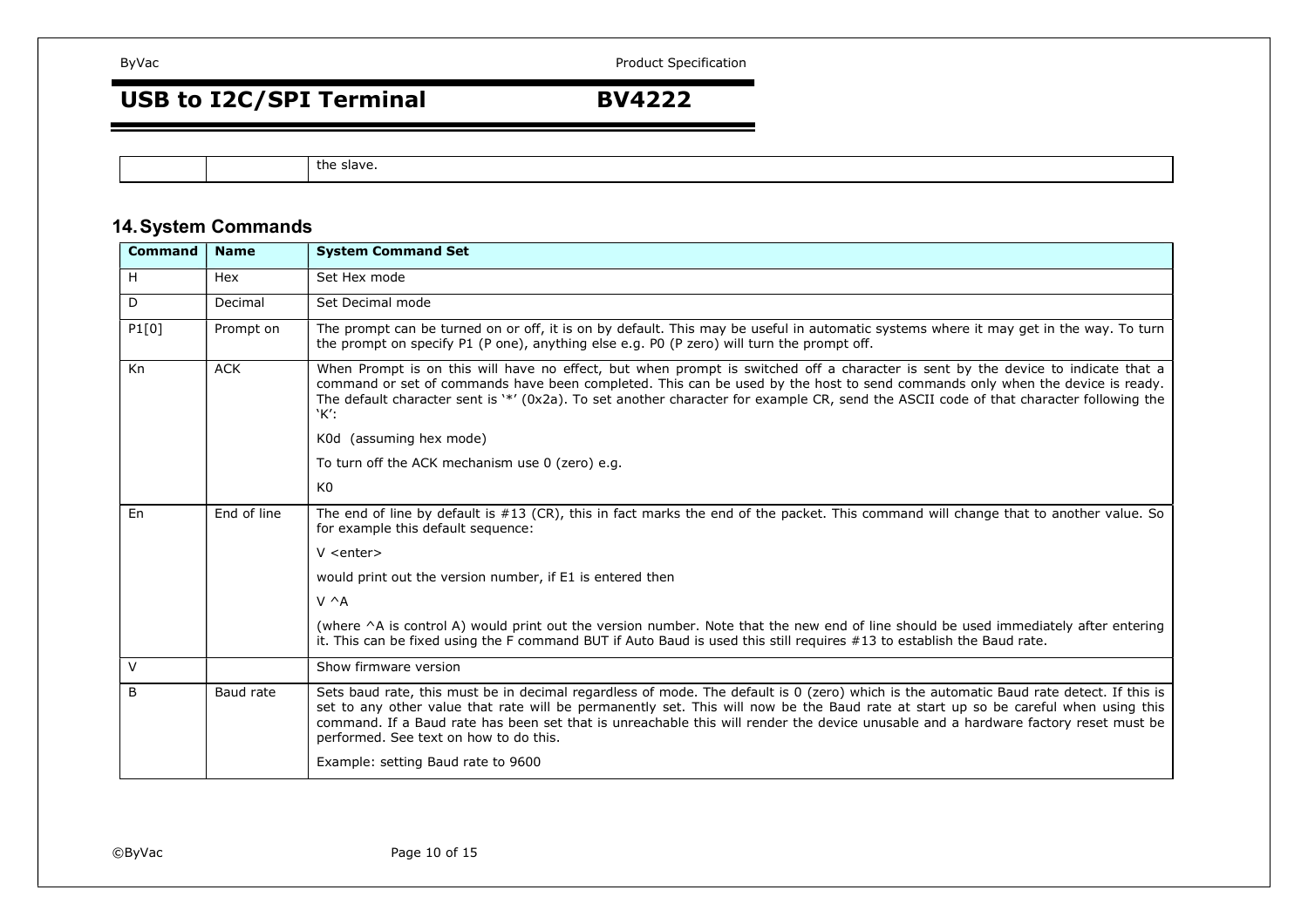USB to I2C/SPI Terminal **BV4222** 

|              |            | B9600                                                                                                                                                                                                                                                                                                                                                                               |
|--------------|------------|-------------------------------------------------------------------------------------------------------------------------------------------------------------------------------------------------------------------------------------------------------------------------------------------------------------------------------------------------------------------------------------|
|              |            | Example setting Auto Baud rate                                                                                                                                                                                                                                                                                                                                                      |
|              |            | B <sub>0</sub>                                                                                                                                                                                                                                                                                                                                                                      |
|              |            | NOTE The device may need resetting after this command.                                                                                                                                                                                                                                                                                                                              |
| $\mathsf{R}$ | Reset      | Resets, just as switch on.                                                                                                                                                                                                                                                                                                                                                          |
|              | I2C mode   | Sets the I2C mode commands will now respond to this main command table and the I2C command table.                                                                                                                                                                                                                                                                                   |
| S            | SPI mode   | Sets the SPI mode, commands will respond to this table and the SPI table                                                                                                                                                                                                                                                                                                            |
| F            | <b>Fix</b> | Writes current value semi-permanently to EEPROM                                                                                                                                                                                                                                                                                                                                     |
| Ln           | Delay      | Delay operation for n number of milliseconds 1-255                                                                                                                                                                                                                                                                                                                                  |
| N            | Input CS   | Inputs a value from the CS lies as a single byte. The CS to byte relationship is the lower 3 bits:                                                                                                                                                                                                                                                                                  |
|              |            | Bit 7   Bit 6   Bit 5   Bit 4   Bit 4   Bit 3   Bit 2   Bit 1   Bit 0                                                                                                                                                                                                                                                                                                               |
|              |            | CS2 CS1<br>CS <sub>3</sub>                                                                                                                                                                                                                                                                                                                                                          |
|              |            | As an example if CS2 was high and the other CS lines were low then the output would be 2, if all three CS lines were high then the o/p<br>would be 7                                                                                                                                                                                                                                |
| $\Omega$     | Set CS     | This will set the CS lines to either input or output. At reset the CS lines are now set to I/P, if SPI mode is selected by using the 'S'<br>command then all three lines will be switched to output. To set the CS lines to either i/p or o/p a byte is sent that has the same<br>relationship as the 'N' command. A 1 will set the CS line to be an $i/p$ and a 0 to be an output. |
|              |            | As an example if CS2 is input and the other CS lines are o/p then O5 would do this. To set all lines to be an o/p then O0 and all lines<br>to be an i/p is O7                                                                                                                                                                                                                       |

## **15. Examples**

### **15.1. Using a 24LC256 EEPROM**

Write 1 to 5 to EEPROM address 0. The EEPROM has a device address of 0xA0

H ( set hex mode)

Aa0 (set device address)

s 0 0 1 2 3 4 5 p ( write 1-5 )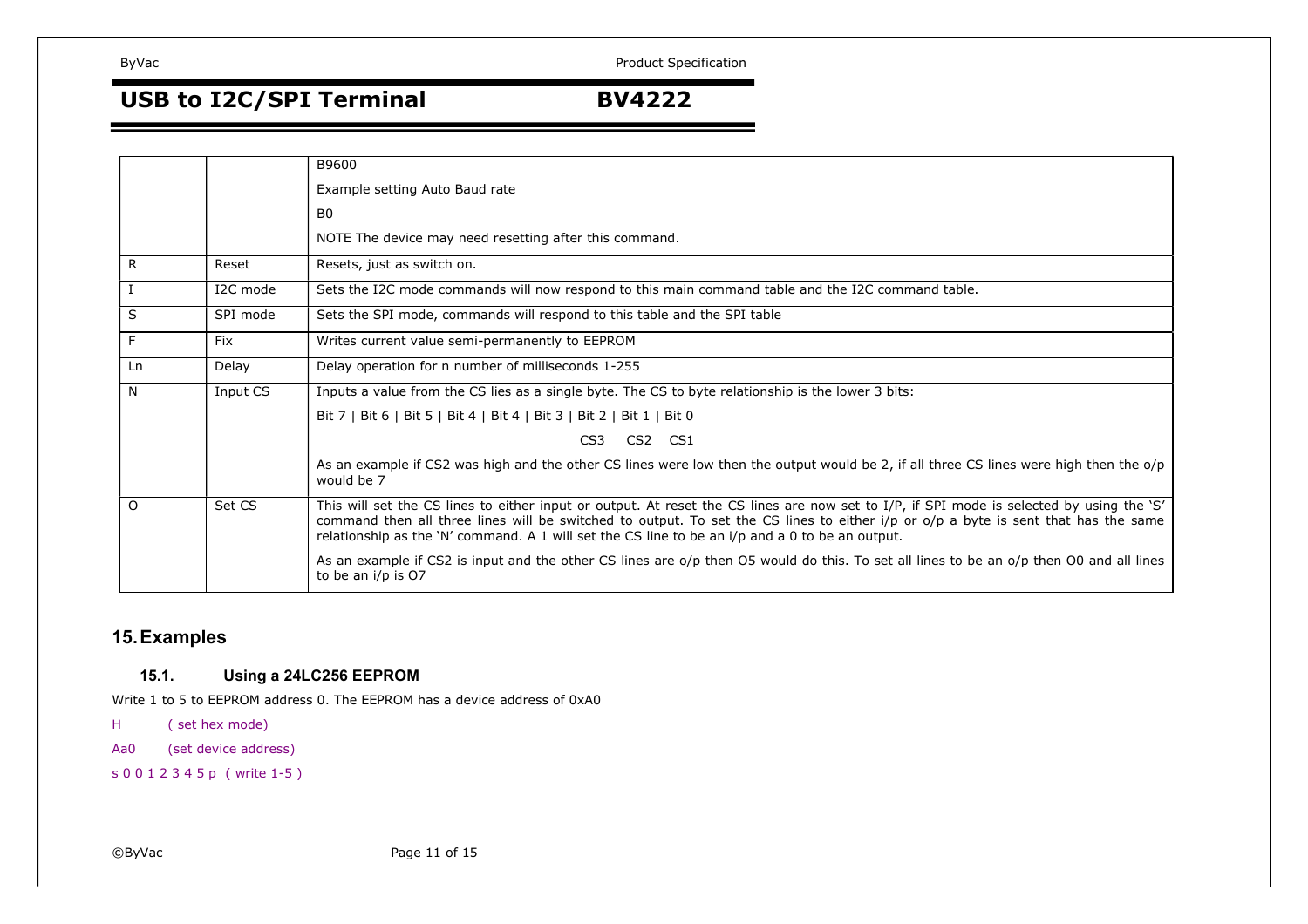ByVac **Product Specification** ByVac

# USB to I2C/SPI Terminal **BV4222**

Read from those locations

### s 0 0 r g-2 p

In the above read operation the EEPROM address counter has been reset back to 0000 and a restart command issued to read the slave. g-2 reads the first 2 bytes which will return 1 and 2.

### s-a1 g-2 p

This next operation sets the address to read (odd number) and reads the next two bytes that return 3 & 4.

### **15.2. Using BV4218 LCD & Keypad Board**

Assuming the default address of 0x42 is used:

### s-42 1 1 p

This will clear the display

s 2 41 42 43 p ( no need to set address again)

This writes ABC to the display

### s 90 28 r g-5 p

This gets the first 5 bytes of the sign on message

### **16. Error Codes**

The following error codes may be seen:

- 1. End of input buffer reached
- 2. Unknown command (sometimes displays as 3)
- 3. Number expected
- 4. I2C bus not free on master start condition, caused by slave not releasing bus.

There is also the LED indicators for the I2C SDA and SCL lines. When the bus is free these should both be high, illuminated. The master will release the bus on issuing a stop command 'p'. If both lights are not on after this command then one or more slave devices are holding the bus. Sometimes issuing a start 's' and then a stop 'p' can clear a slave device.

### **17. Control by Software**

The BV4221 can be controlled by software hosted on a PC, this will enable simple hardware to perform complex applications.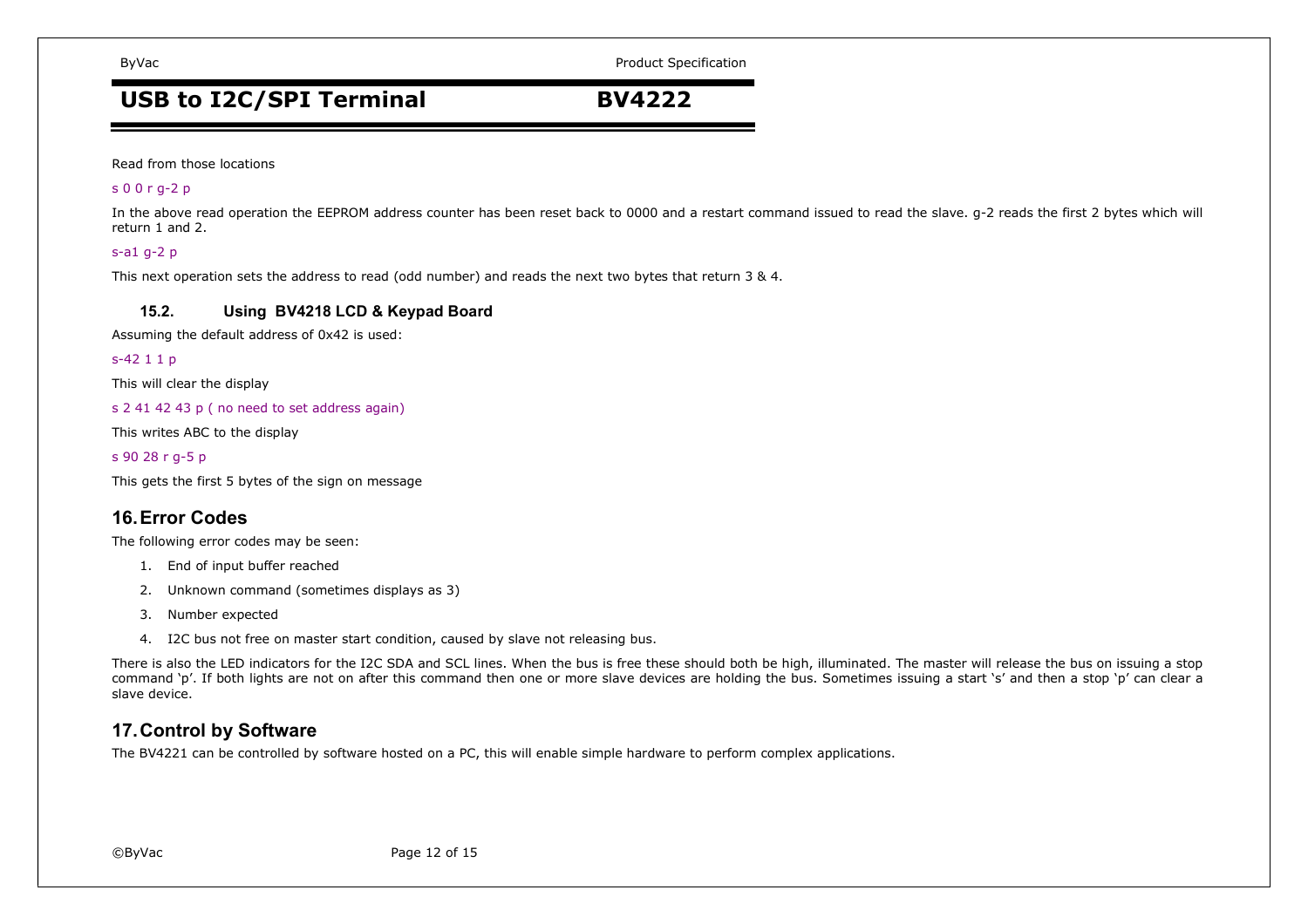ByVac **Product Specification** ByVac

# USB to I2C/SPI Terminal **BV4222**

The website www.pin1.org contains some example code written in Just Basic (JB). This language was chosen because it is extremely simple, has a good serial interface and is FREE.

Other languages of course can be used provided they can talk to the COMM port. Here are some hint's and tips that will be needed if a programming interface is used.

### **17.1. End of Line**

The serial communication works by receiving any and all characters up to and including the CR (Carriage Return 13) OR LF (Line Feed 10). When a CR or LF is received the whole line is processed and the instructions within that line are passed to the I2C bus.

It is important that only CR is sent and not a combination of CRLF or LFCR as this will slow down the interface and delays may need to be added.

This is often carried out in languages using an escape character such as:

Print("some commands \r");

The \r or whatever it may be tells the output only to append ASCII 13, i.e. CR

In JB this is handled explicitly by a print routine that suppressed the normal CRLF behaviour and replaces it with a CR.

### **17.2. Waiting**

The prompt **0x42>** will only appear once all of the commands have been processed so it is important to wait for this before sending the next command. The examples given in JB wait the '**>**' character.

### **18. Inspector Mode**

| Command   Bus Debug          |
|------------------------------|
| Inspect I2C data interactive |
| Inspect I2C data buffered    |

The BV4221 is also capable of 'spying' on the I2C bus and displaying what it sees. Because of the limitation of the display, the maximum speed is 50k but this is useful enough for debugging purposes.

There are two options; the first option will display anything on the I2c bus immediately and the second option will buffer any received data until a stop condition is received whereby it will display what has been captured.

This second option allows faster capturing as the device does not have to display each event.

Both modes, monitor the I2C bus and report on the results. Pressing any key on the console will break out of the inspector mode.

When displaying the results the following key is used: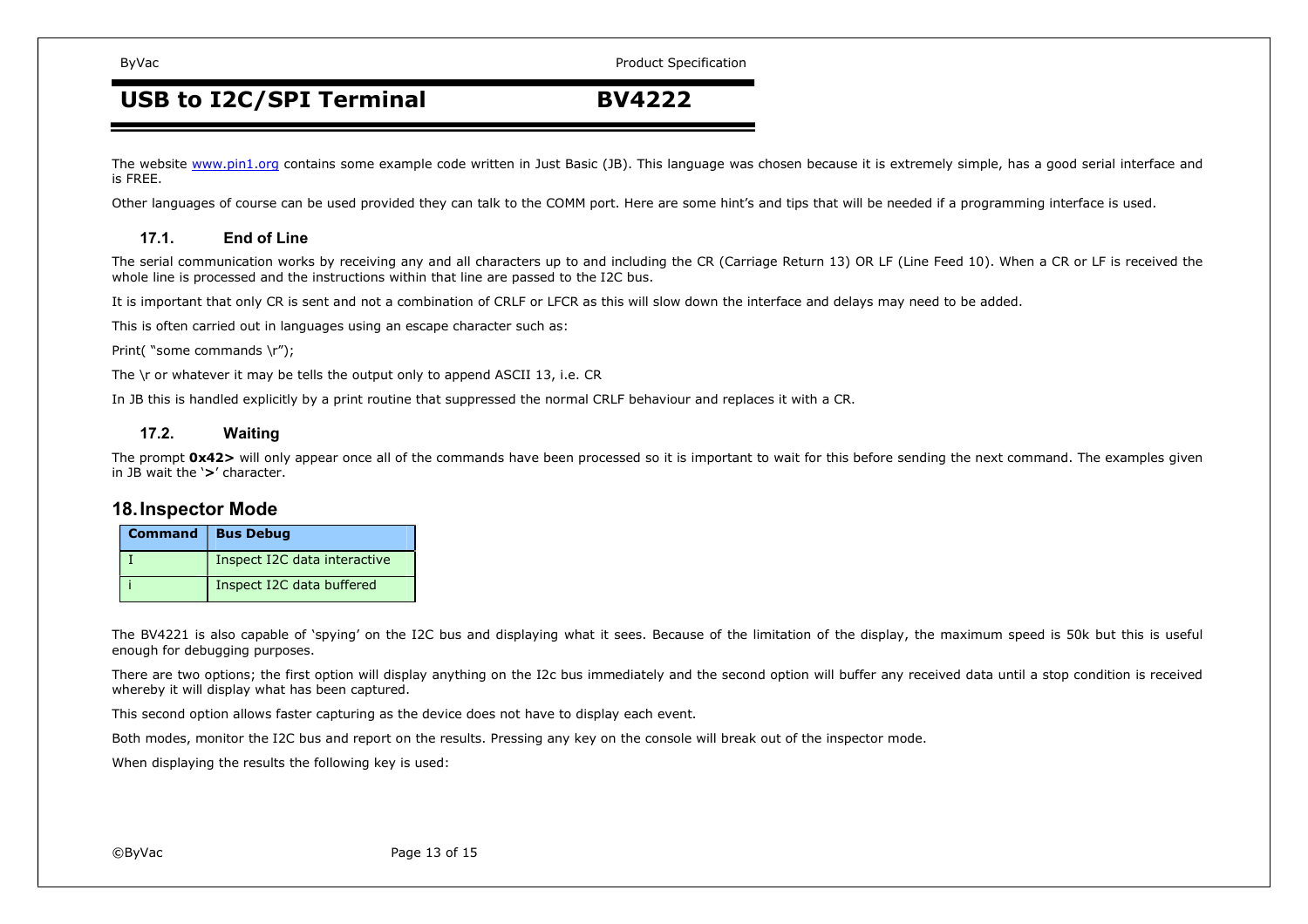ByVac **Product Specification** ByVac

# USB to I2C/SPI Terminal **BV4222**

- S Start condition
- P Stop condition
- A ACK
- N NACK

To give an example, writing values 1,2 and 3 to the beginning of a serial EEPROM would be this command:

s 0 0 1 2 3 p

(The address is set to 0xA0)

The inspector would display:

SA0A00A00A01A02AP

Note, this command would need to be sent by another I2C master device for the inspector to see it. From the output it can be seen that the sequence begins with the Start condition (S) followed by the address (A0) followed by and ACK (A), etc. up until the stop command (P)

Reading back from the EEPROM:

s 0 0 r g-2 p

Produces this from the inspector:

### SA0A00A00A**SA1A**01A02**N**P

There are some things to note about this. The 'r' command produces this SA1A, highlighted in bold above. The restart is S followed by the address plus 1 (A1) and the last A is the acknowledge from the slave. Note also that the last byte received is followed by a NACK prior to the stop command.

### **18.1. Limitations**

### **I2C Analyser**

The inspector mode will not work for a busy I2C, it is not intended as an I2C analyser and so don't expect to be able to connect it to a fully operational system and inspect packet after packet at high speed.

The inspector mode is intended for simple debugging and even learning about how I2C works. It is extremely useful for getting a system to work particularly with unfamiliar devices.

### **Buffer**

The buffer when used in the 'I' mode is limited to about 90 bytes. There is no warning or checking for overflow. If more than 90 bytes are received before a valid stop condition than this is likely to crash the BV4221 so that it will need restarting.